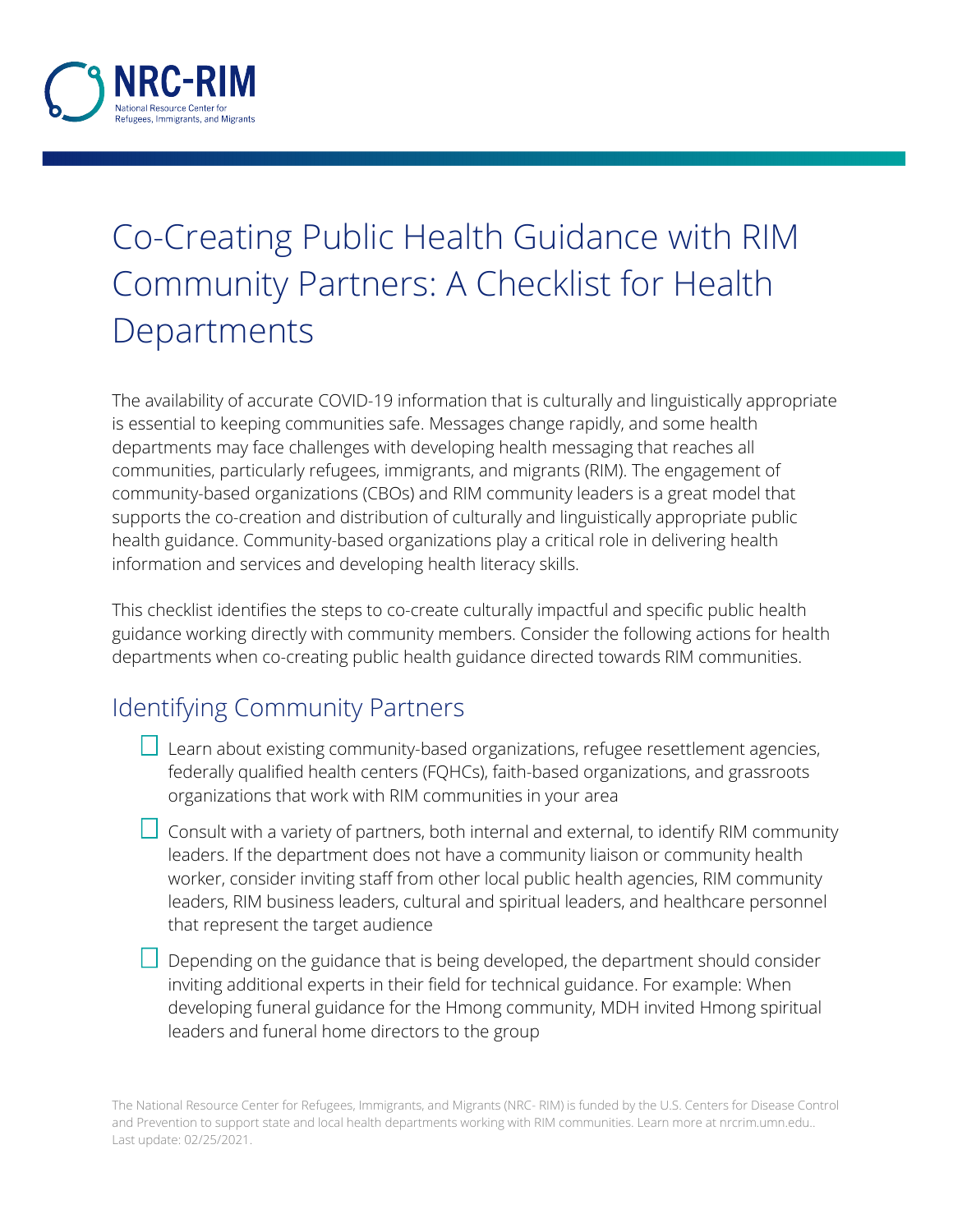| $\Box$ Include community members (e.g., clients, internal bi-lingual/cultural liaison, and |  |
|--------------------------------------------------------------------------------------------|--|
| anyone who might be impacted)                                                              |  |

 $\Box$  Build, maintain, and sustain ongoing relationships to ensure accountability and transparency

 $\Box$  Be flexible with schedules/calls and adopt communication tools that will accommodate everyone

| Consider o |
|------------|
| Team" to r |
| RIM comm   |

creating a permanent health department group such as a "Community Liaison meet and identify ongoing questions, misconceptions, and needs among the RIM community. The existence of this team will facilitate collaboration with CBOs and resettlement agencies during and beyond COVID-19

 $\Box$  May consider delineating partner roles with a Memorandum of Understanding (MOU). Still, it is not necessary - this can turn off people as it may be seen as a business (transactional relationship) versus a mutual relationship. It is not typically required if there is not a long term commitment and the participant is not getting a stipend

 $\Box$  Consider stipend or gift card for community leader participation

## Developing Guidance

| $\Box$ Have designated point people on your team that partners can reach out to with |
|--------------------------------------------------------------------------------------|
| questions or concerns. These people need to be comfortable troubleshooting and       |
| working with diverse communities. Community partners must know who they can easily   |
| connect to when something comes up                                                   |

 $\Box$  Acknowledge barriers related to fear or mistrust of messaging and services provided by, or facilitated through, the government and ensure guidance is delivered though through trusted RIM community leaders

 $\Box$  Share history and barriers related to fear or mistrust of messaging and services provided by, or facilitated through, the government and ensure guidance is delivered though through trusted RIM community leaders

 $\Box$  Specify purpose, roles, outcomes, and how the guidance will help the community

|  |  |  | $\Box$ Facilitate sessions in different languages |
|--|--|--|---------------------------------------------------|
|  |  |  |                                                   |

 $\Box$  Acknowledge the importance of social connectedness and cultural traditions in RIM communities and families and the impact such guidance may have on individuals and their families

The National Resource Center for Refugees, Immigrants, and Migrants (NRC- RIM) is funded by the U.S. Centers for Disease Control and Prevention to support state and local health departments working with RIM communities. Learn more at nrcrim.umn.edu.. Last update: 02/25/2021.